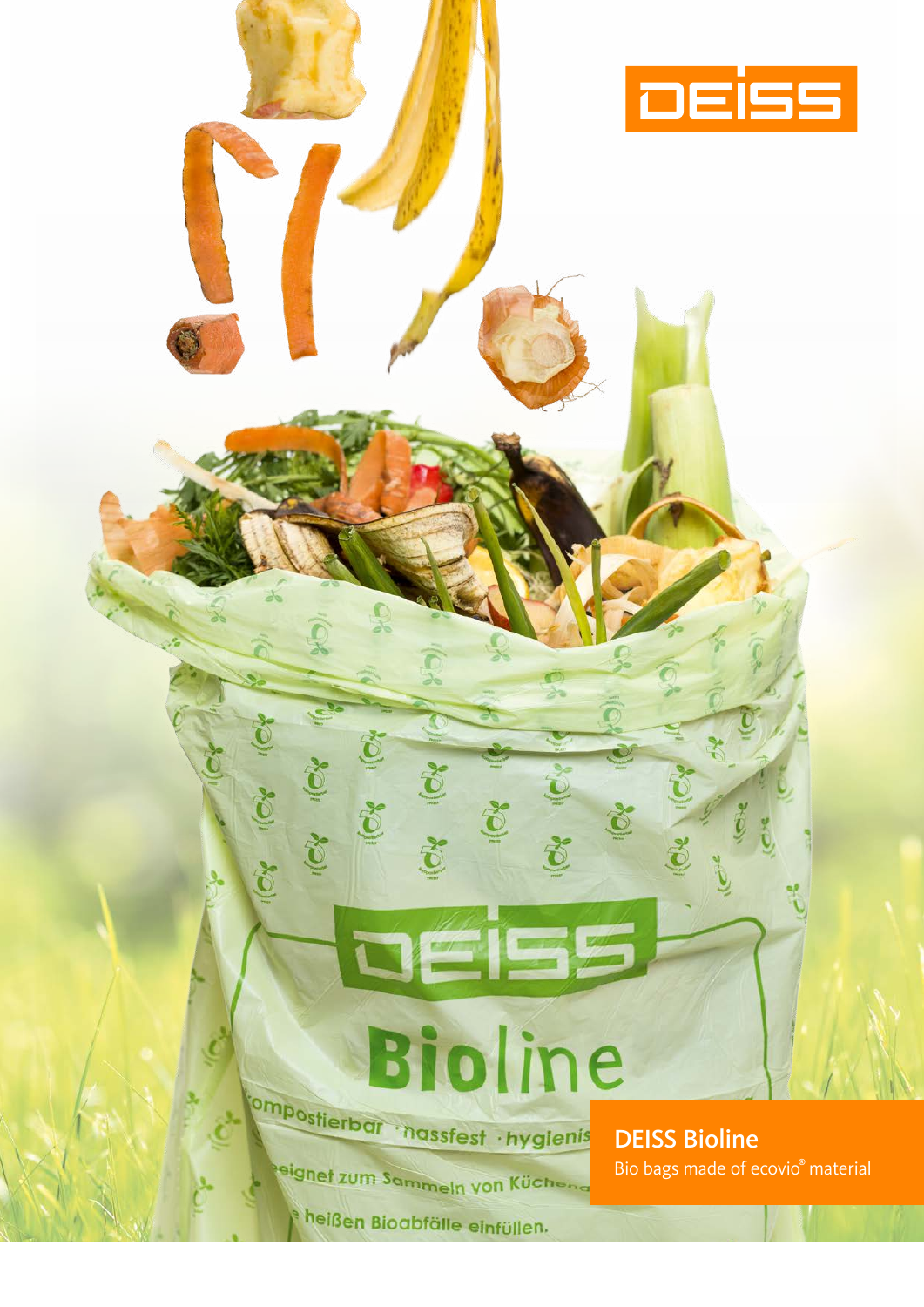### **Bioline from DEISS**

Biodegradable garbage bags have now become a genuine alternative to conventional garbage bags in many areas of application. Mainly made from **renewable raw materials**. DEISS Bioline garbage bags considerably facilitate the collection of organic waste. Providing noticeably greater wet strength and tear resistance than previously, these bags simultaneously ensure faster total compostation. The entire Bioline product range is TÜV approved in accordance with EN standard 13432. And this new generation of bio bags is ideal not only for the disposal of organic waste.

EISS Bioline products consist of ecovio**®**. Thanks to its structure, ecovio**®** can be fully biodegraded in industrial composting facilities by microorganisms and their enzymes. Standard EN 13432 on verifiable compostability states that at least 90 percent of the organic material should be converted within a specified time (6 months). Bio bags made of ecovio**®** biodegrade completely without releasing microplastics into

| <b>Type of composting</b><br>facility   | <b>Period</b><br>spent<br>under exa-<br>mination | % rate of bio-<br>degradability<br>in relation to<br>surface area | <b>Remarks on the</b><br>facilities examined                                                      |
|-----------------------------------------|--------------------------------------------------|-------------------------------------------------------------------|---------------------------------------------------------------------------------------------------|
| Herhof boxes                            | 12 days                                          | 100%                                                              | Aeration with circulating air,<br>good moisture distribution                                      |
| Biodegma                                | 21 days                                          | 50%                                                               | Carbon/nitrogen ratio of organic<br>waste in the examined facility<br>outside the specified range |
| Horstmann WTT                           | 10 days                                          | 100%                                                              | Suction aeration, low air volume,<br>high moisture content                                        |
| Compost tumbler<br>(similar to Envital) | 15 days                                          | >90%                                                              | Intensive mechanical impact,<br>high moisture content                                             |
| Dynacomp<br>(with wheel loader)         | 27 days                                          | 100%                                                              | Low aeration rate (in line with<br>the oxygen requirement of the<br>windrow)                      |
| Auger<br>(similar to Dynacomp)          | 29 days                                          | >90%                                                              | Pressure aeration and addition<br>of moisture as required                                         |
| Trapezoid windrow<br>unaerated, covered | 28 days                                          | 100%                                                              | Adequate windrow height<br>(2.8 m) ensures good aeration                                          |
| Gore cover                              | 28 days                                          | 100%                                                              | Carbon/nitrogen ratio of organic<br>waste in the examined facility<br>outside the specified range |

tween 12 and 29 days). Source: Stabile Tüten zur Sammlung von mehr Bioabfall; Ergebnis von acht Kompostanlagen. Müll und Abfall–Fachzeitschrift für Abfall und Ressourcenmanagement (trade journal for waste and resource management). Established 1969, May 2013

Thanks to their verified high water-column performance, DEISS bio bags provide an exceptional wet strength/moisture barrier. Liquid leakage, odours and bacteria are securely contained.

**B** io bags with ecovio<sup>®</sup> are not – as often suspected – oxodegradable<br>
plastics, i.e. rapidly disintegrating plastics which leave microscopically tiny residues in the environment. DEISS stands by ecovio**®**, the composition of which (ecoflex**®** +PLA) ensures complete biodegrad-





# Certified compostable bio bags that work.

the compost. Practical tests at various German composting facilities confirm that the period of biodegradability is significantly lower than that defined in EN 13432 (be-



ability. On this basis, the microorganisms react in a similar way to macromolecules occurring in the environment or soil and convert ecovio**®** into biomass, water and carbon dioxide.



### DEISS Bioline bags wrap things up neatly!

Source: bifa environmental institute; Study on bacterial growth in organic waste

harm the environment. Bio bags from DEISS provide an opportunity

to dispose of waste in a clean and environmentally friendly manner. Discerning consumers demand products made from renewable, environmentally sound raw materials. DEISS Bioline products benefit from ecovio**®**. This material is composed of ecoflex**®**, a partially bio-based BASF polyester, and fully bio-based polylactic acid (PLA). The

bio-based proportion in ecovio**®** bio bags can vary, but, in the case of DEISS Bioline bags, always exceeds 50 per cent. This level was investigated and confirmed by an inde-

pendent testing institute (TÜV Rheinland).

## DEISS Bioline consists primarily of renewable raw materials.

Renewable raw materials and residue-free compostability make this product a truly innovative highlight in the DEISS range.

Source: BASF; Study on the moisture barrier of bio bags

# For many of us, "bio" stands for the assurance that a product will not benefit from ecovio®. This material is composed of ecoflex®, a partially<br>harm the environment. Bio bags from DEISS provide an opportunity bio-based BAS

And ecovio**®** ensures that Bioline bio bags remain substantially drier than alternative bags. This reduces bacterial growth.

 **FEWER HARMFUL** BACTERIA!

#### DEISS bio bags more than fulfil the specified requirements